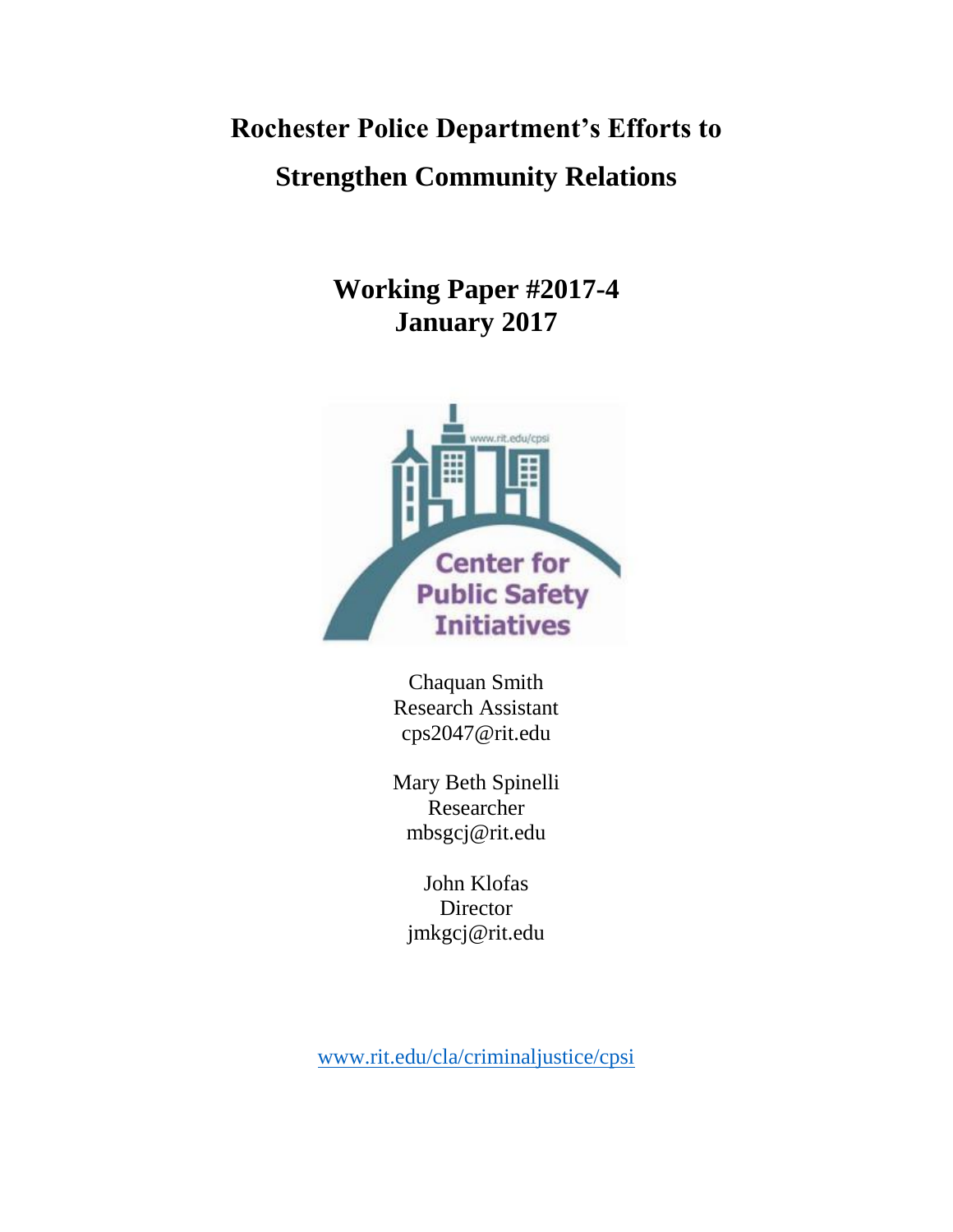Police and law enforcement officials must rely on the community for support in crime prevention and reduction. This paper is a preliminary review of some past and current Rochester Police Department (RPD) efforts to strengthen community relations. It reviews five RPD programs and activities. In late 2015 to early 2016, information for this paper was drawn from the RPD and individual programs' websites as well as from news sources. Future work will report on updated RPD efforts as new initiatives, like the Mayor's 90 Days of Community Engagement, have started since this paper was written.

## **Police Explorer Program**

The Police Explorer Program was started by the Daniel Webster Council of the Boy Scouts of America. Anyone ages 14 to 21 who maintains a "C" average and is of "good character" can be a police explorer. A police explorer is interested in law enforcement and participates in various activities alongside an experienced police officer. The explorer can partake in meetings, ride-alongs, and training sessions. Positive features of this program are that it allows teenagers and young adults a place to channel and develop their interest in law enforcement. The Explorer Program provides mentorship by experienced officers and an opportunity to attain leadership skills.<sup>1</sup>

A critique of this program is the demographic that the program caters toward. Many troubled youth could benefit greatly from the police explorer experience. Yet, how many troubled youth in Rochester are maintaining "c-level" grades and have an interest in law enforcement? Expanding the program to actively seek out these youth could spark an undiscovered interest and turn around the path of a troubled young adult.

 $\overline{a}$ 

<sup>&</sup>lt;sup>1</sup> Information retrieved from police explorer main website http://www.rochesterpd.org/rpd\_027.htm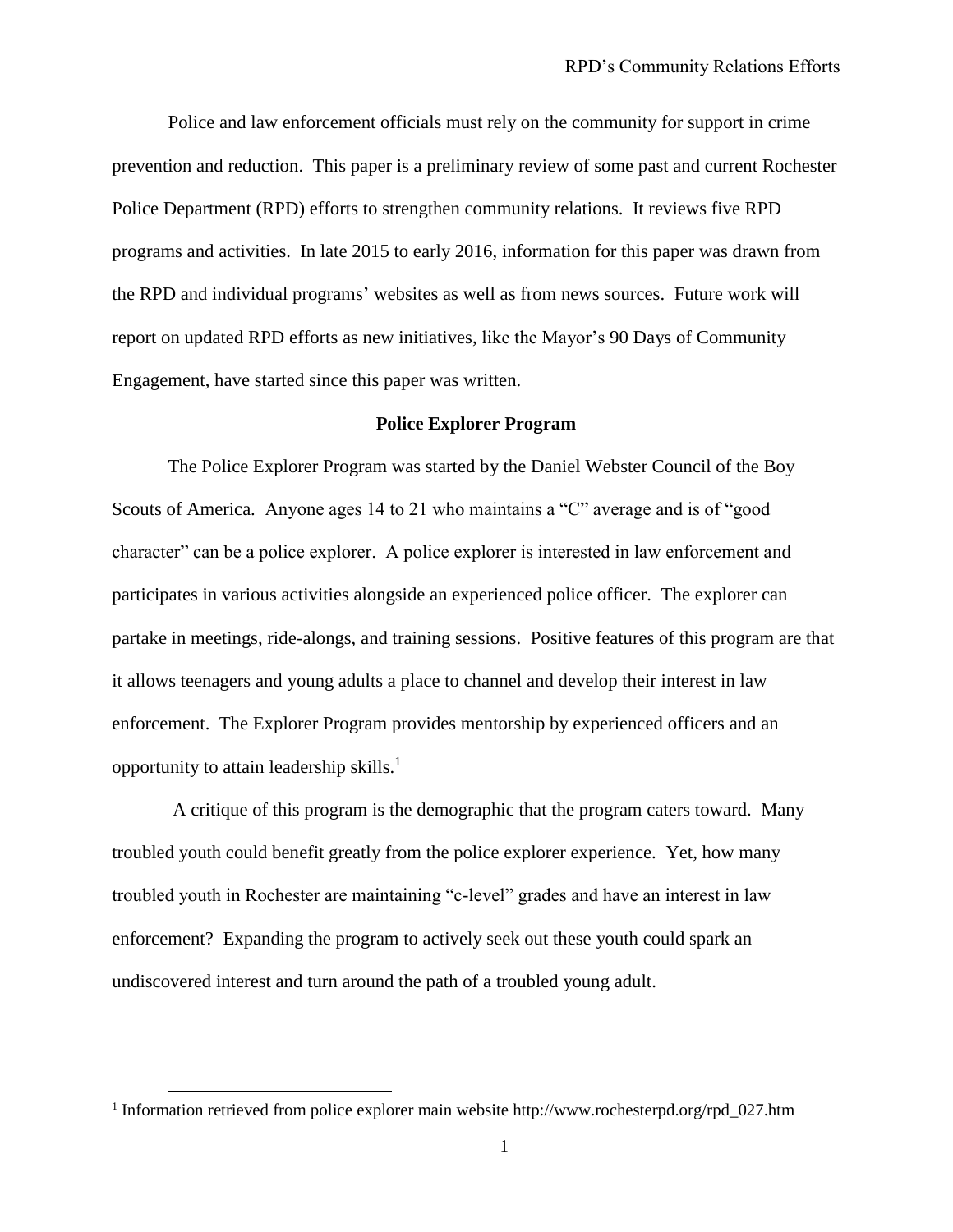## **Shop Talk**

Another activity performed by the Rochester Police Department (RPD) are the Barber Shop Talks. In 2013, former Chief Jim Sheppard launched "Shop Talk" as a way to connect with the Rochester community in a neutral place, specifically targeting the young black men of the community. The purpose of the talks is to discuss with community members the issues of concern, such as racial profiling.

 The first shop talk occurred in the 19th Ward at Visions Barber Shop, a known gathering place for young black men. Jonah Bairley, a young man who attended, appreciated the efforts made by police to connect with the community. Bairley stated, "I just felt like they don't care, they just do their job and go home. As I saw today, they came and tried to like help the community…."

As seen from Bairley's positive comments, RPD taking the initiative to meet in an environment of comfort to the target demographic can break down preconceived ideas the community holds about the police. Shop Talks provide a good forum for the community to candidly discuss issues and bring up concerns to the police department. For residents to feel like they're being heard, RPD must also display that actions have been taken based on the concerns discussed. If Rochester citizens believe their words are not being taken seriously, then resident participation in such programs will drop. Further research should be conducted to determine if any actions have been taken by RPD as a result of the Shop Talks<sup>2</sup>.

## **Social Media**

One of the ways RPD tries to stay connected with Rochester citizens is through social media. In 2013, the Rochester Police Department was ranked 47th among the nation's top 100

 $\overline{a}$ 

<sup>2</sup> Information retrieved from Local News story first reported in 2012:

http://www.rochesterfirst.com/news/news-headlines/chief-sheppard-uses-barber-shops-to-connect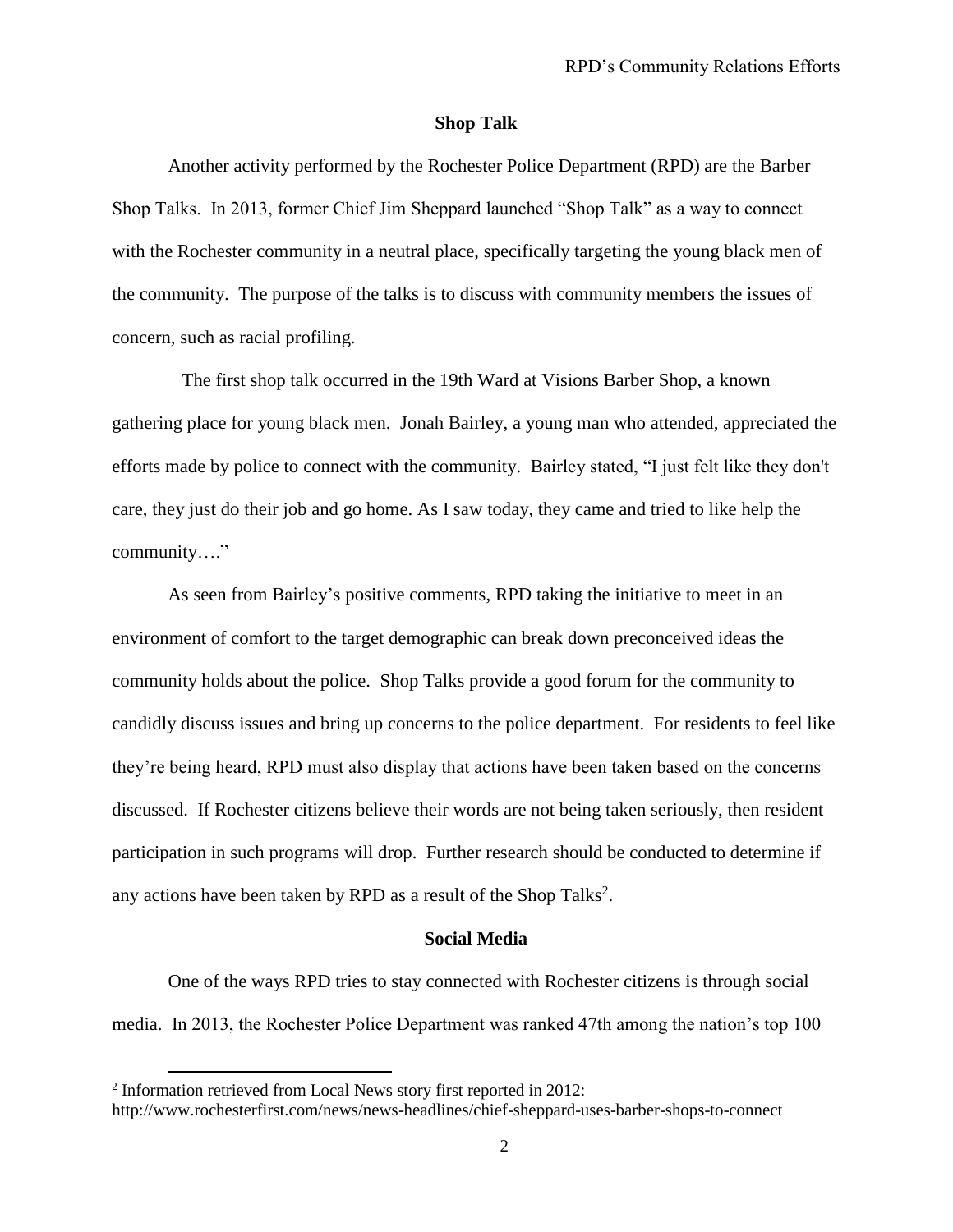police departments by MPHProgramsList.com for their use of social media. To date, RPD's Facebook page tallies over 7,000 likes, and their Twitter page has over 5,000 followers. Former police Chief Jim Sheppard described RPD's social media use as "...a great opportunity to engage the community, solve crime, push information and hopefully we'll get better at it as we go along". RPD also joined YouTube in 2012 and has amassed close to 10,000 views.<sup>3</sup> In a society where social media has become a routine part of life, it is also a way to communicate with the youth of Rochester.

## **Youth-Police Dialogues**

Teen Empowerment's Youth-Police Dialogues were created in an effort to improve the often damaged youth-police relationships. The Center for Teen Empowerment (TE) was founded by Stanley Pollack in 1992. TE began by hiring 14 youth organizers whose mission was to find a solution to the growing problem of gang violence in Boston, MA. The youth received training and developed the idea to organize a series of meetings between youth, police, and adults of the community. The talks seemingly produced success and led to a Youth Peace Conference where five rival gangs created a peace treaty. The teen youth organizers became an important part of the Boston community, advocating for more teen employment and encouraging the Boston Police Department to stop negative profiling of youth and increase community policing policies.

In 2003, Teen Empowerment expanded from Boston to Rochester, NY. TE identified the necessity for an improved relationship between youth and police in Rochester as well. In 2004, TE youth organizers began holding dialogues with officers from the Rochester Police Department.

 $\overline{a}$ 

<sup>&</sup>lt;sup>3</sup> Social media numbers updated as of 8/25/2015. All other information retrieved from: http://www.rochesterfirst.com/news/news-headlines/rpd-recognized-for-social-media-use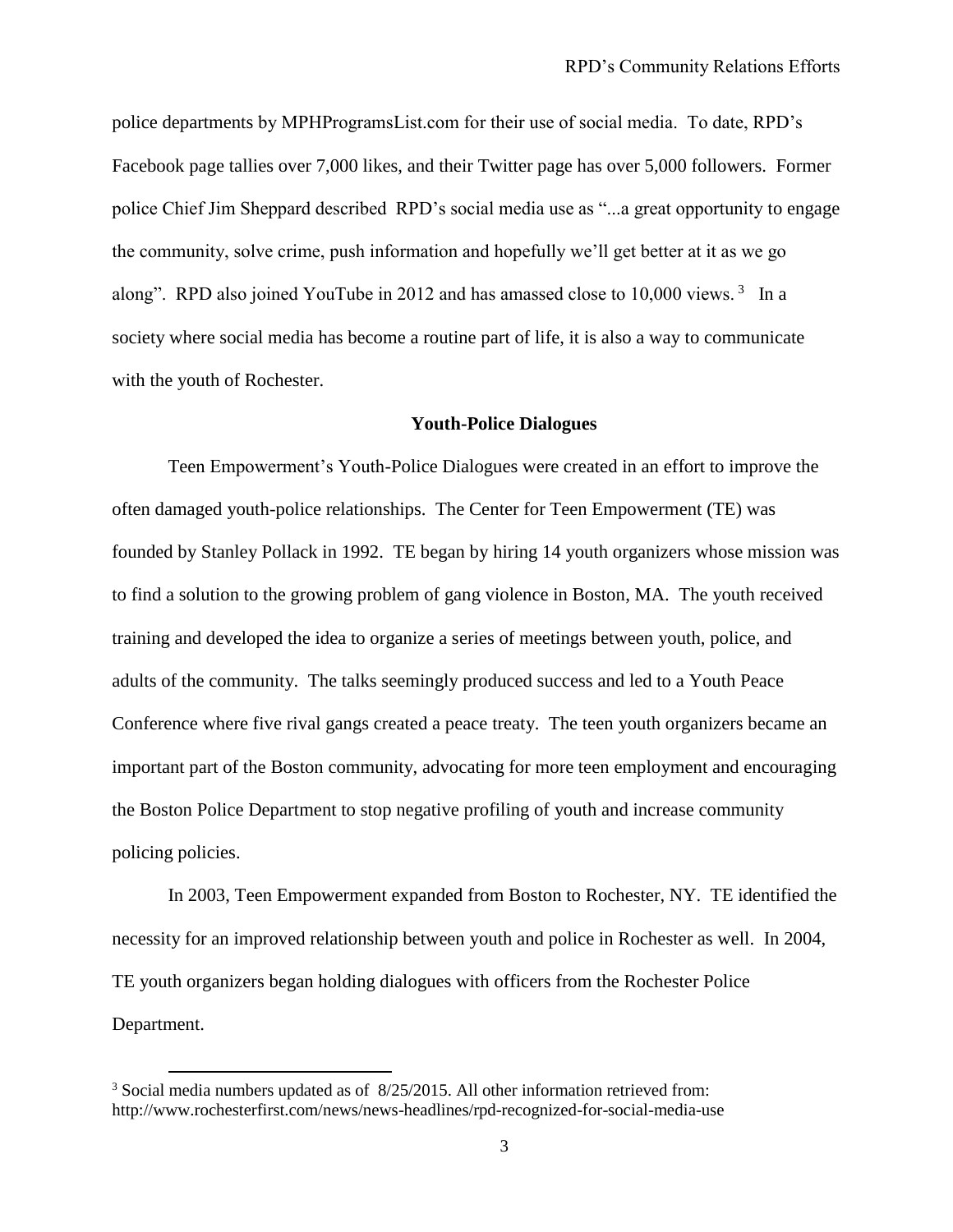In 2013, TE received funding from the Fetzer Institute to continue the youth-police dialogues. The overall goal is to improve relations between the youth and police, while both groups have separate goals and outcomes they want from these dialogues. The police want to explain their job to the youth and receive more cooperation from them. The youth want to change the mindset of the police to ensure positive future interactions and make sure that both sides are responsible for their actions. To evaluate the effectiveness of the talks, TE staff met with researchers, all participants completed feedback surveys, and focus groups were held with participants after the group dialogues. Center for Public Safety Initiative (CPSI) evaluators found that youth and police generally held more positive attitudes towards one another after the dialogues, and both groups identified ways to change their behavior to interact better on the streets. TE continues to conduct a series of youth-police dialogues each year in Rochester and also conducts a one-day dialogue and training session at the Rochester Police Academy, starting with the 2015 police academy (Dougherty, 2013).

#### **Police-Citizen Teams**

The Rochester Police Department also has several programs which try to get citizens in direct contact with officers on the job. Programs such as the Police and Citizens Together Against Crime (PAC-TAC) and Clergy on Patrol put citizens and officers directly in the community working together. PAC -TAC is a foot patrol program involving the use of civilianpolice teams. The program was piloted in 1974 and funded by a grant from the Law Enforcement Assistance Administration. The goal of the program is to have a visible presence in the community as well as to improve police and community relations. Similarly, the Clergy on Patrol program has a member of the RPD walking the neighborhood with a local clergy member to help build relationships with the community (Anon, 1974).

4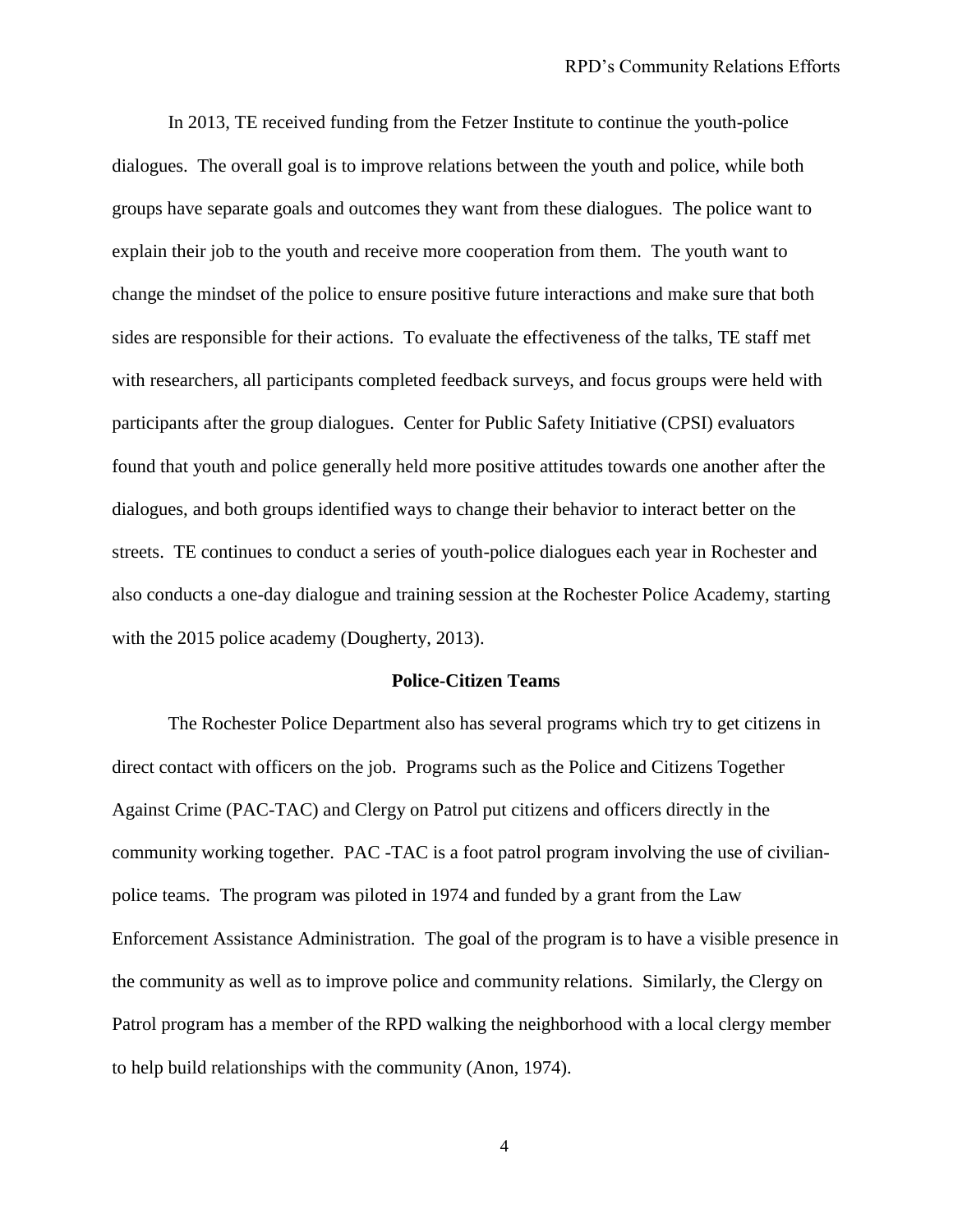Another program which puts police and the community together is the Family Conflict Intervention Team (FACIT). In 1974, the City of Rochester received funding from the Law Enforcement Assistance Administration to implement the FACIT project. FACIT is a team of an officer and counseling specialists with specific training and resources to handle conflict situations appropriately. Through the training, the officer will establish various connections with local agencies and referral resources in the community. Since the pilot program in 1974, FACIT has now become specialized in crisis prevention and intervention. The FACIT team now includes counselors and volunteers who specialize in cases involving domestic disputes, juvenile delinquency, and other similar concerns. Such programs as FACIT, PAC-TAC, and clergy on patrol build a community partnership with the police that allows trust between the two parties to form. These programs can help change the way residents view local law enforcement.

#### **Trust, Information, Programs, and Services (TIPS)**

TIPS is a one-day community event held four times a year in four different communities around Rochester. It brings representatives from many law enforcement agencies to the area to meet residents, and there are activities for children, service providers giving information, and barbecue food served. TIPS also involves a neighborhood survey to gather an understanding of the community's attitude toward law enforcement. Surveys are conducted door to door by a team of volunteers accompanied by a law enforcement officer (Burnett, 2015). To view all of the TIPS reports visit the CPSI website.

#### **Discussion**

RPD is making strides to strengthen their relationship with the community. These initiatives include efforts to interact with community members one-on-one as well as in groups. The RPD has identified specific groups to focus on, including youth and communities that

5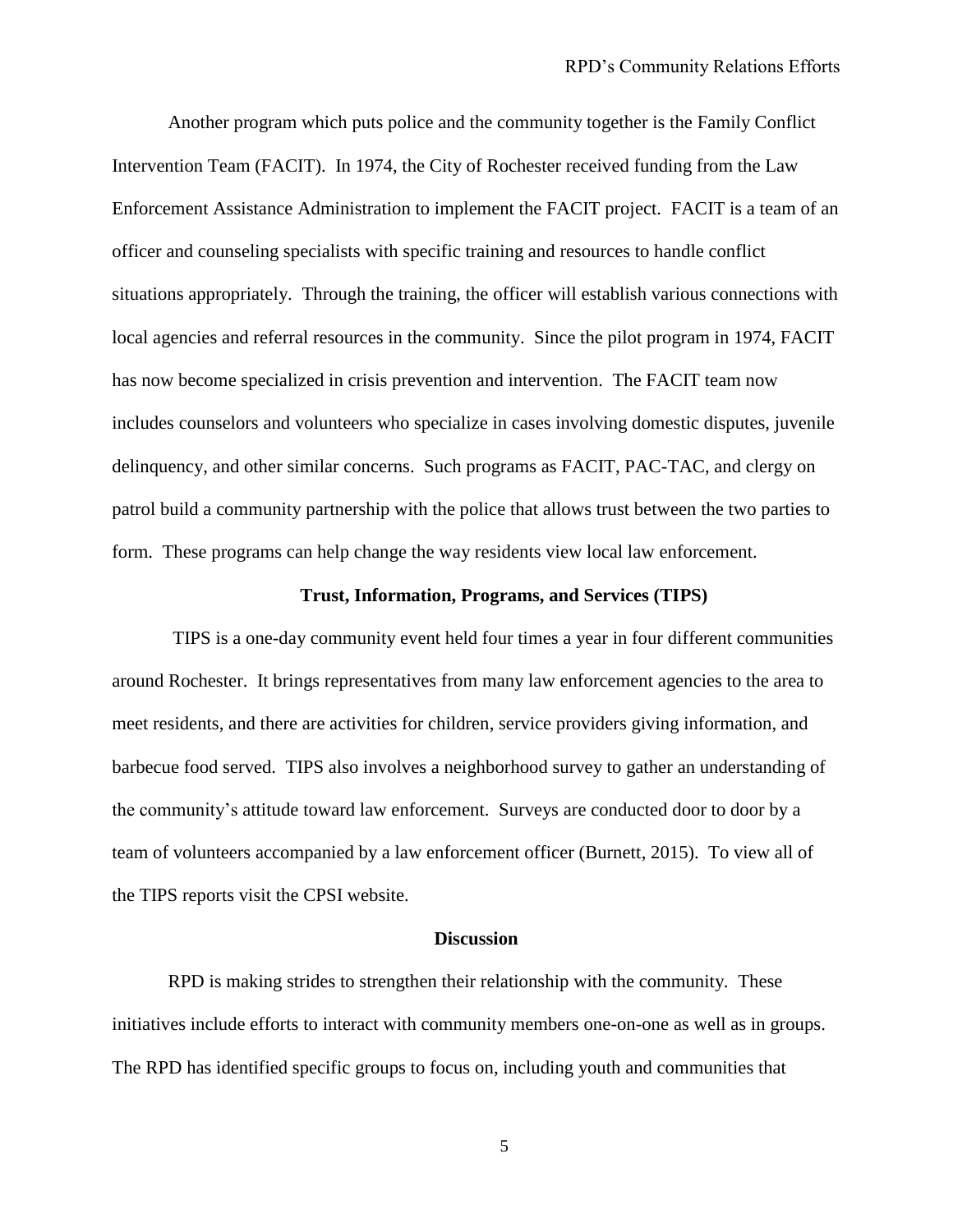interact with the police at higher rates than other communities. One way to gauge this relationship, is to survey the Rochester community on their relationship with RPD. The Community Views of Criminal Justice project records different community groups' perceptions of relations with policing and the justice system. The goal of the project is to create actionable recommendations that the RPD may consider in future strategies, programs, and policies to help strengthen their relationship with the community. Community Views of Criminal Justice project reports are shared with law enforcement and justice system personnel as well as with the Rochester Community.